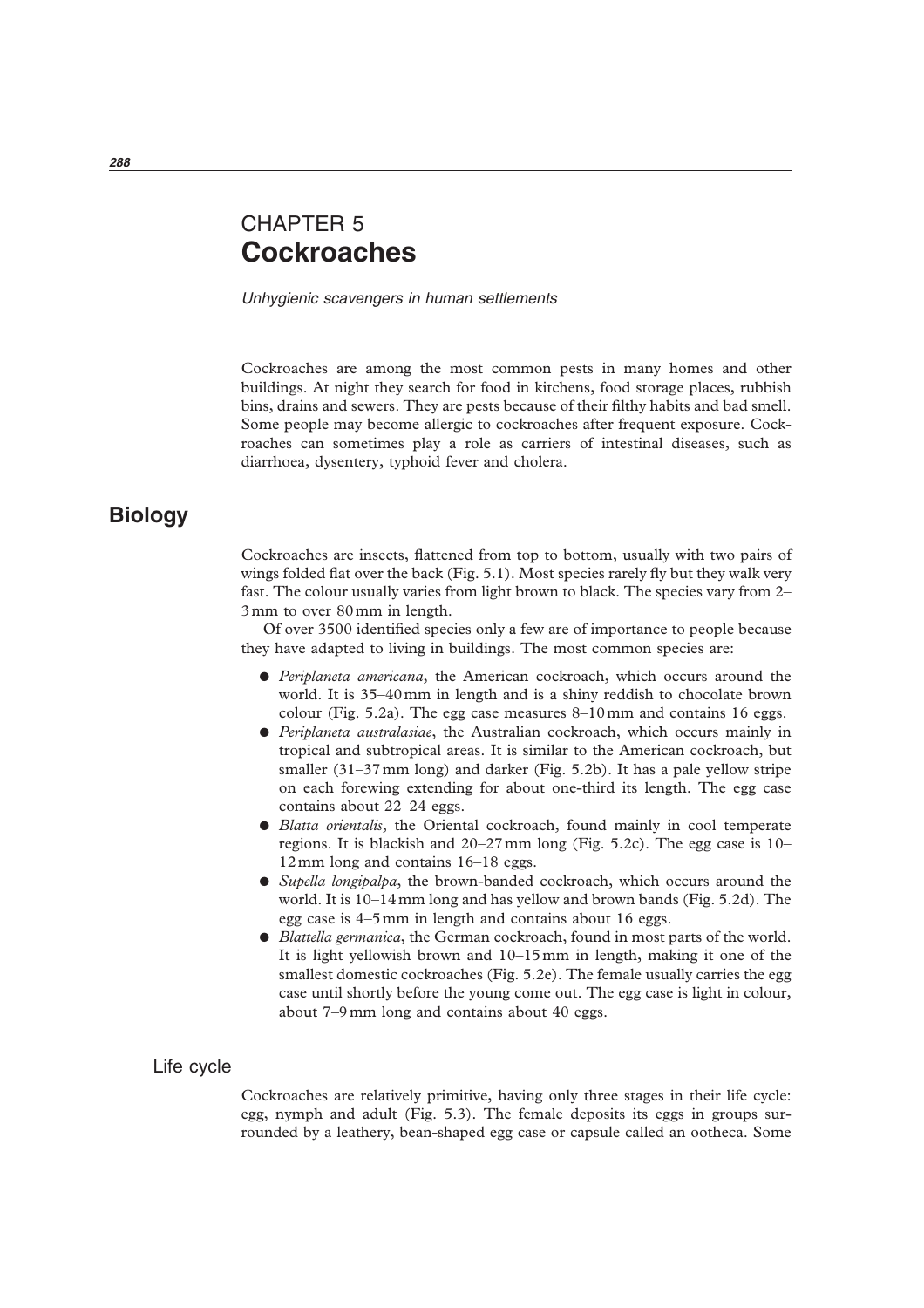

**Fig. 5.1** Side view of a cockroach (Blattella germanica) (© WHO).





The most common cockroach species: (a) American cockroach, *Periplaneta americana*; (b) Australian cockroach, Periplaneta australasiae; (c) Oriental cockroach, Blatta orientalis; (d) brown-banded cockroach, Supella longipalpa; (e) German cockroach, Blattella germanica (by courtesy of the Natural History Museum, London).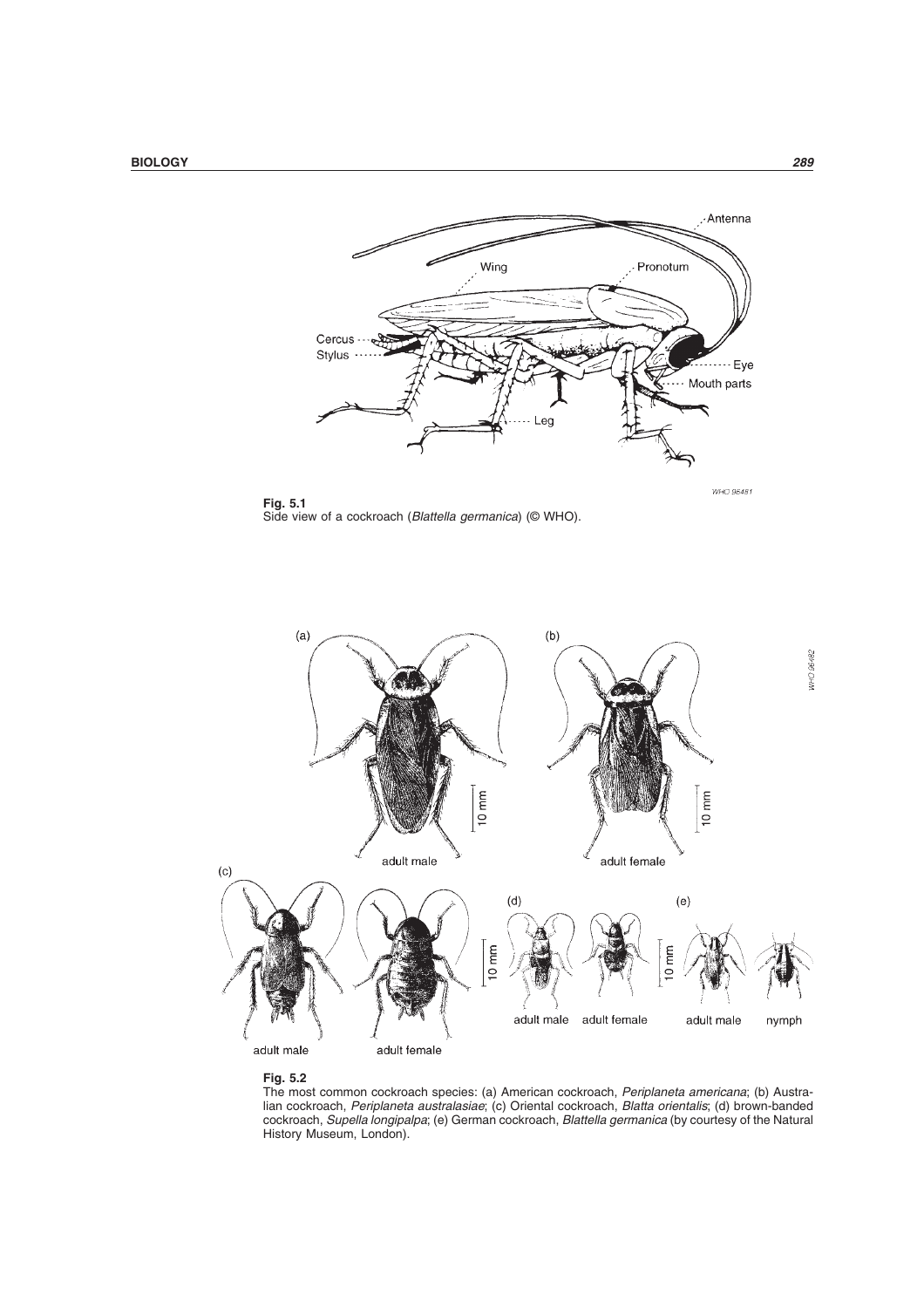



Life cycle of the German cockroach (by courtesy of the Natural History Museum, London).

species, such as the German cockroach, carry the ootheca for several weeks attached to the back end of the body. Most others deposit the ootheca after one or two days. Oothecae are very distinctive and can frequently be used to determine the species present. Depending on the species, temperature and humidity, the eggs hatch after 1–3 months.

The young cockroaches, or nymphs, are wingless, and usually only a few millimetres long; they are white on hatching but darken within a few hours. They grow in stages by repeatedly shedding the cuticle or skin. They are fully grown after several months to more than a year, depending on the species. The adults may or may not possess wings, consisting of one outer leathery pair beneath which is folded a membranous pair.

## Behaviour

Pest cockroaches live in close association with people (*1*, *2*). They are tropical in origin but in the temperate zones most species live in parts of houses and other buildings where warmth, moisture and food are adequate.

Cockroaches usually live in groups. They are mostly active at night; in the daytime they hide in cracks and crevices in walls, door frames and furniture, and in secure places in bathrooms, cupboards, steam tunnels, animal houses, basements, televisions, radios and other electric devices, drains and sewer systems. If the lights are turned on in an infested kitchen at night the cockroaches will run from dishes, utensils, working surfaces and the floor towards shelter.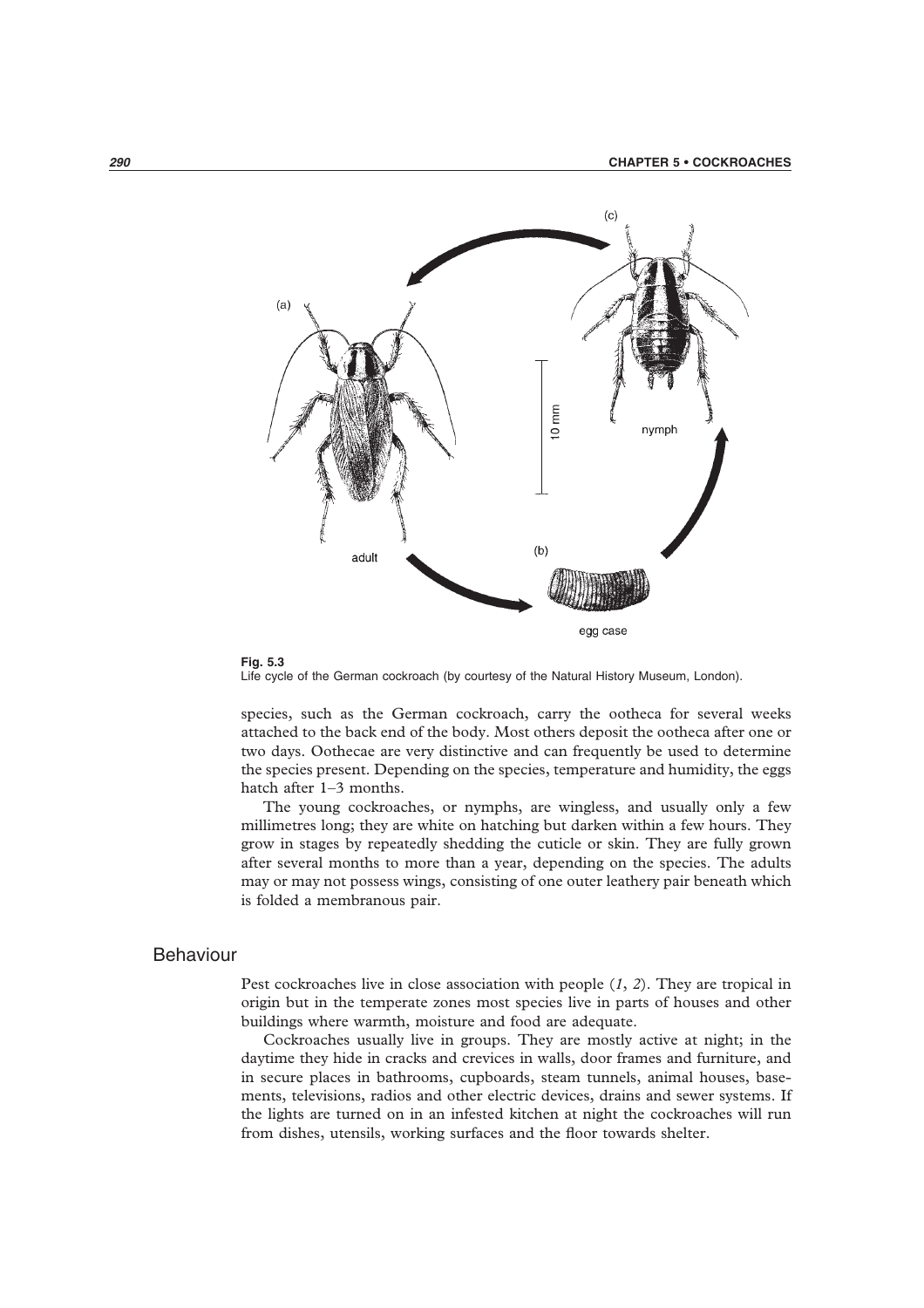

**Fig. 5.4** Uncovered garbage bins offer an excellent environment for cockroaches to develop (© WHO).

Cockroaches eat a great variety of food, including all food used for human consumption (Fig. 5.4). They prefer starchy and sugary materials. They sip milk and nibble at cheese, meats, pastry, grain products, sugar and sweet chocolate. They also feed on cardboard, book bindings, ceiling boards containing starch, the sized inner lining of shoe soles, their own cast-off skins, dead and crippled cockroaches, fresh and dried blood, excrement, sputum, and the fingernails and toenails of babies and sleeping or sick persons.

## **Dispersal**

Mass migrations have been reported for some species, apparently resulting from overcrowding. The migrants move into new areas by crawling or flying. They commonly enter houses in boxes of bottled drinks and bags of potatoes, onions or other foodstuffs that have become infested in poorly maintained foodstores. Long-distance transportation of the pests can occur on aircraft, ships or other vehicles.

## **Public health importance**

## Nuisance

Cockroaches are important pests because they spread filth and ruin food, fabrics and book-bindings. They disgorge portions of their partially digested food at intervals and drop faeces. They also discharge a nauseous secretion both from their mouths and from glands opening on the body which give a long-lasting, offensive cockroach smell to areas or food visited by them.

## **Diseases**

Cockroaches move freely from building to building or from drains, gardens, sewers and latrines to human habitations. Because they feed on human faeces as well as human food they can spread germs that cause disease (Fig. 5.5) (*2*, *3*). Cockroaches are not usually the most important cause of a disease, but like houseflies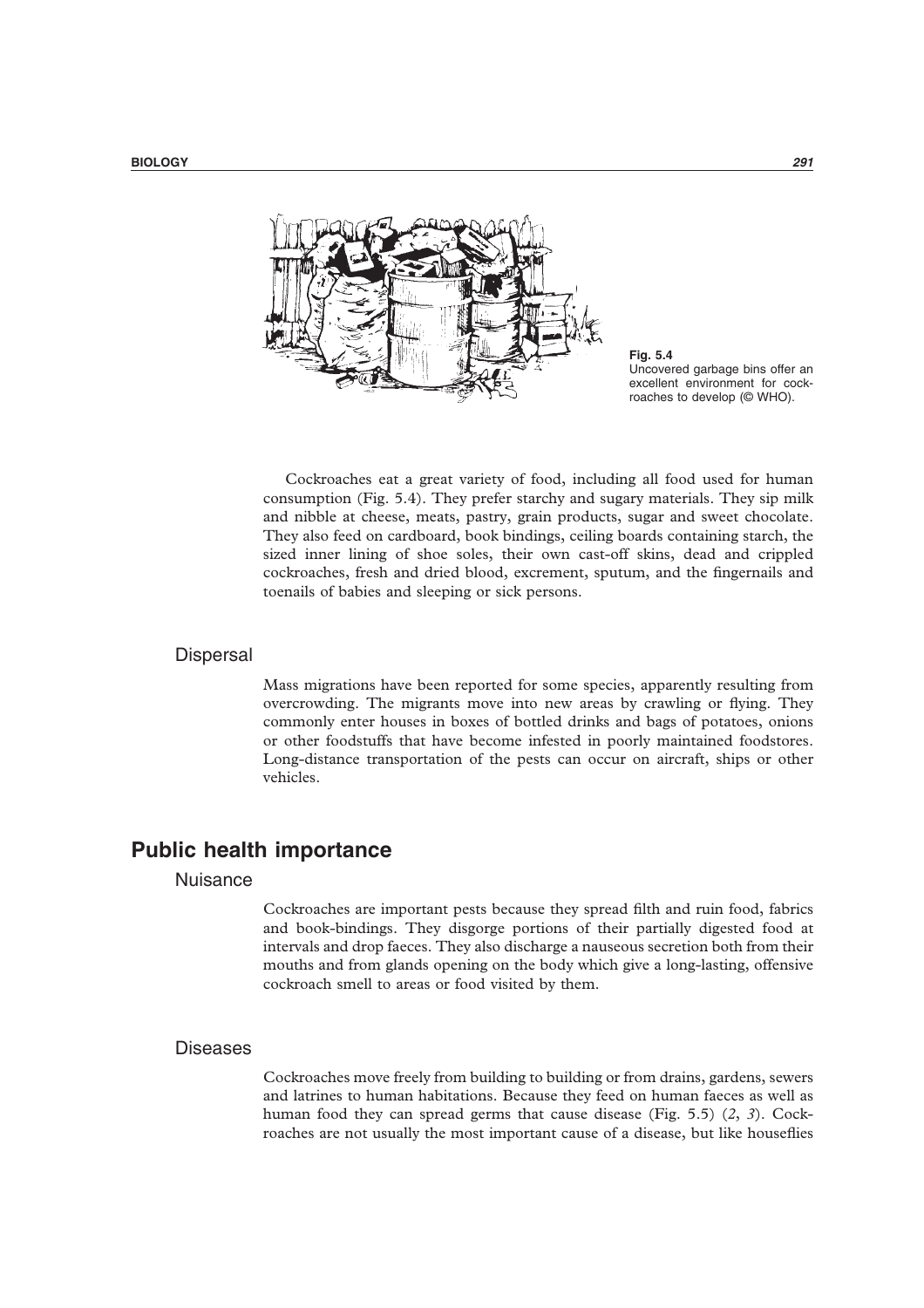

#### **Fig. 5.5**

Cockroaches can spread disease by contaminating human food with germs they pick up in latrines, garbage dumps, etc.

they may play a supplementary role in the spread of some diseases. They are proven or suspected carriers of the organisms causing:

- diarrhoea
- dysentery
- cholera
- leprosy
- plague
- typhoid fever
- viral diseases such as poliomyelitis.

In addition they carry the eggs of parasitic worms and may cause allergic reactions, including dermatitis, itching, swelling of the eyelids and more serious respiratory conditions (*4*).

## **Control measures**

Effective control is easier in temperate climates (where cockroach populations cannot survive outdoors in winter) than in humid and warm areas. The key to control is cleanliness, which may be difficult in houses where there are children and domestic animals. In isolated homes, control is easier to achieve than in apartments where cockroaches may have easy access from adjacent quarters. Reinfestation occurs from outdoors in warm areas, or along heating ducts and water pipes in apartments, or from groceries or luggage brought from cockroachinfested areas. Cockroaches may even sometimes be found in very clean houses, but are unlikely to establish colonies.

The presence of several sizes of nymphs and oothecae is an indication of a wellestablished colony. Infestations can be detected by searching behind skirtingboards, boxes, furniture and other common hiding places. At night, cockroaches are easily detected using light.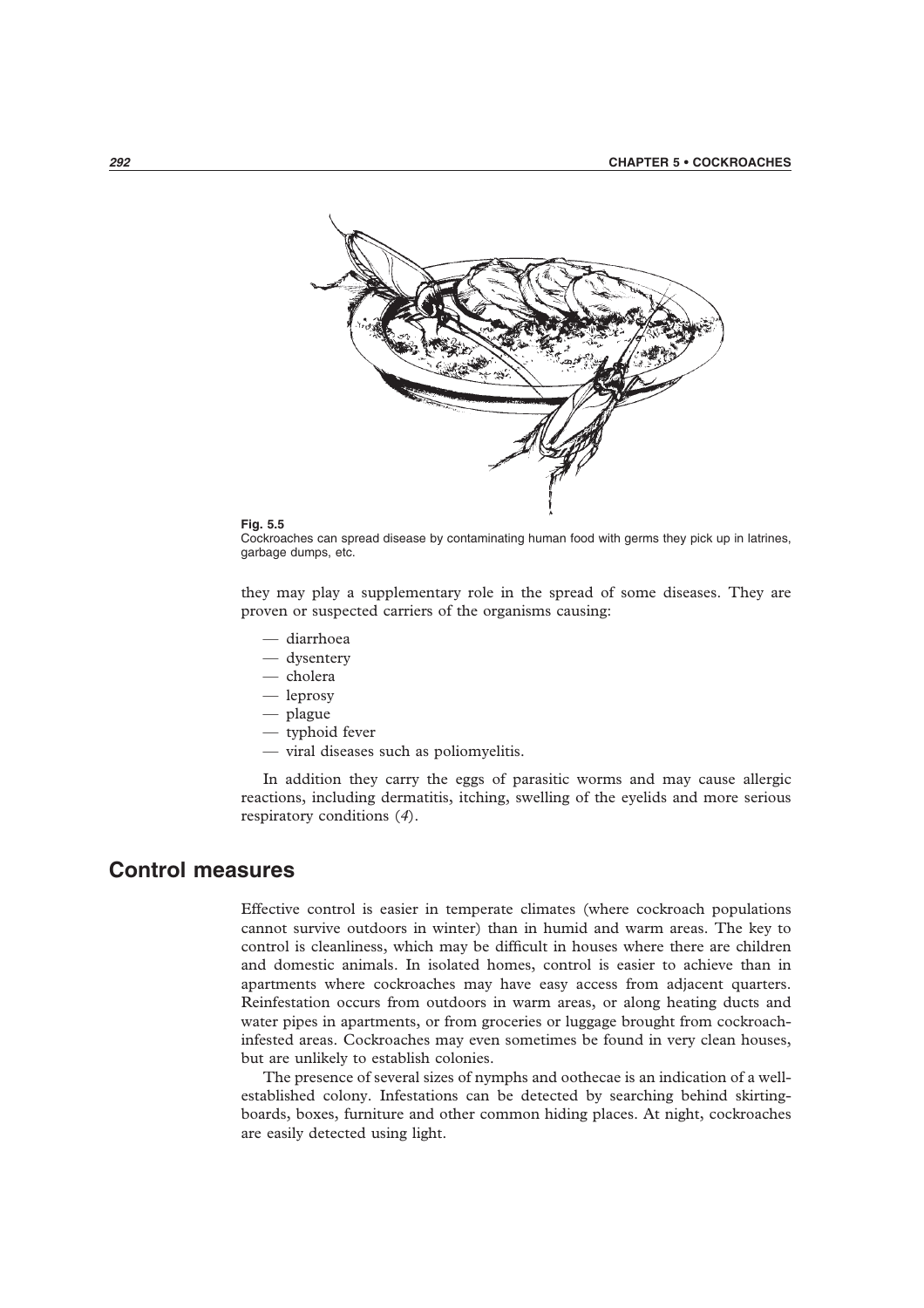Heavy infestations of cockroaches can be dealt with by chemical control measures, followed by environmental management to deprive the insects of food and shelter. Low numbers can be effectively controlled by baits or traps.

## Environmental management

## **Cleanliness and hygiene**

Food should be stored in tightly covered containers in screened cabinets or refrigerators (Fig. 5.6). All areas have to be kept clean so that no fragments of food or organic matter remain. Rubbish bins should be securely covered and emptied frequently, preferably daily.

Basements and areas underneath buildings should be kept dry and free of accessible food and water.

## **Reduction of accessibility**

Groceries, laundry, dirty clothing, egg crates and furniture should be checked before being taken into a building.

In some instances, accessibility to buildings can be reduced by closing gaps in floors and door frames. Openings for drain water and sewer pipes, drinking-water and electricity cables should also be closed (Fig. 5.7).

## Chemical control

Cockroaches are difficult to control with insecticides for several reasons, one of which is that they may become resistant to commonly used compounds. Moreover, many insecticides are repellent to them and are therefore avoided (*5*). Chemical control gives only temporary relief and, wherever possible, it should be accompanied by environmental sanitation and house improvement (*6*).



**Fig. 5.6** Food can be protected in a cockroach-, fly- and ant-proof cabinet.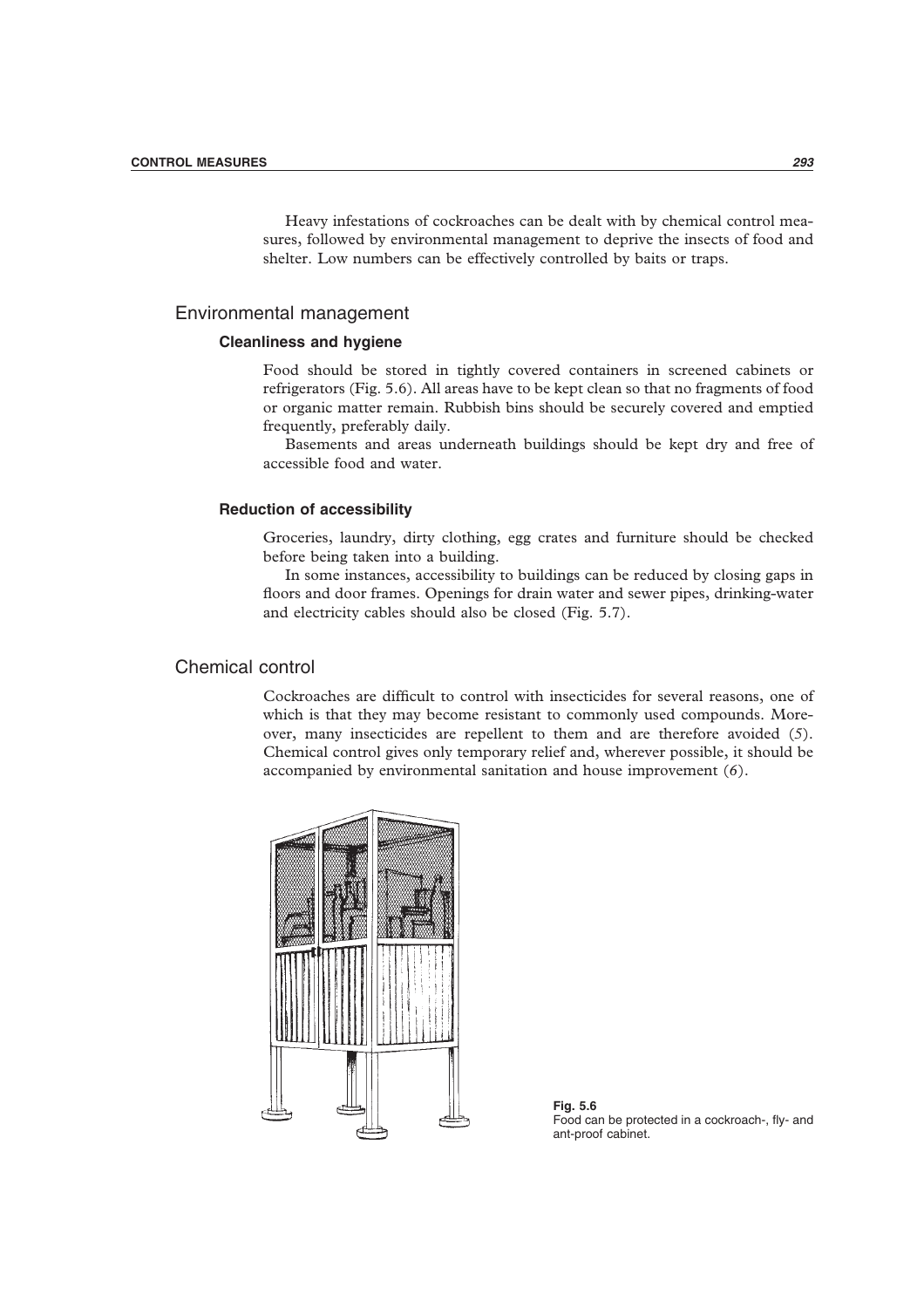

**Fig. 5.7** Reduce accessibility to cockroaches by sealing openings, cracks and crevices.

Insecticides are applied to the resting and hiding places as residual sprays and insecticidal dusts. Such applications are effective for periods ranging from several days to months, depending on the insecticide and the substrate on which it is deposited. Insecticides can also be combined with attractants as toxic baits.

## **Resistance**

The German cockroach is resistant to several organochlorine, organophosphorus, carbamate and pyrethroid insecticides (*7*). The Oriental cockroach, the American cockroach and the large brown cockroach (*Periplaneta brunnae*) have developed little resistance, mainly to DDT and chlordane. Recently, the American cockroach has been found to be resistant to trichlorfon in China and the large brown cockroach to diazinon in the USA.

## **Application**

## **Areas to be treated**

Areas to be treated include kitchens, galleys, behind and along skirting-boards, in and around sinks, in or under cupboards, under chairs and tables, in utility cabinets, near refrigerators and ice boxes, under loose floor coverings, food prepa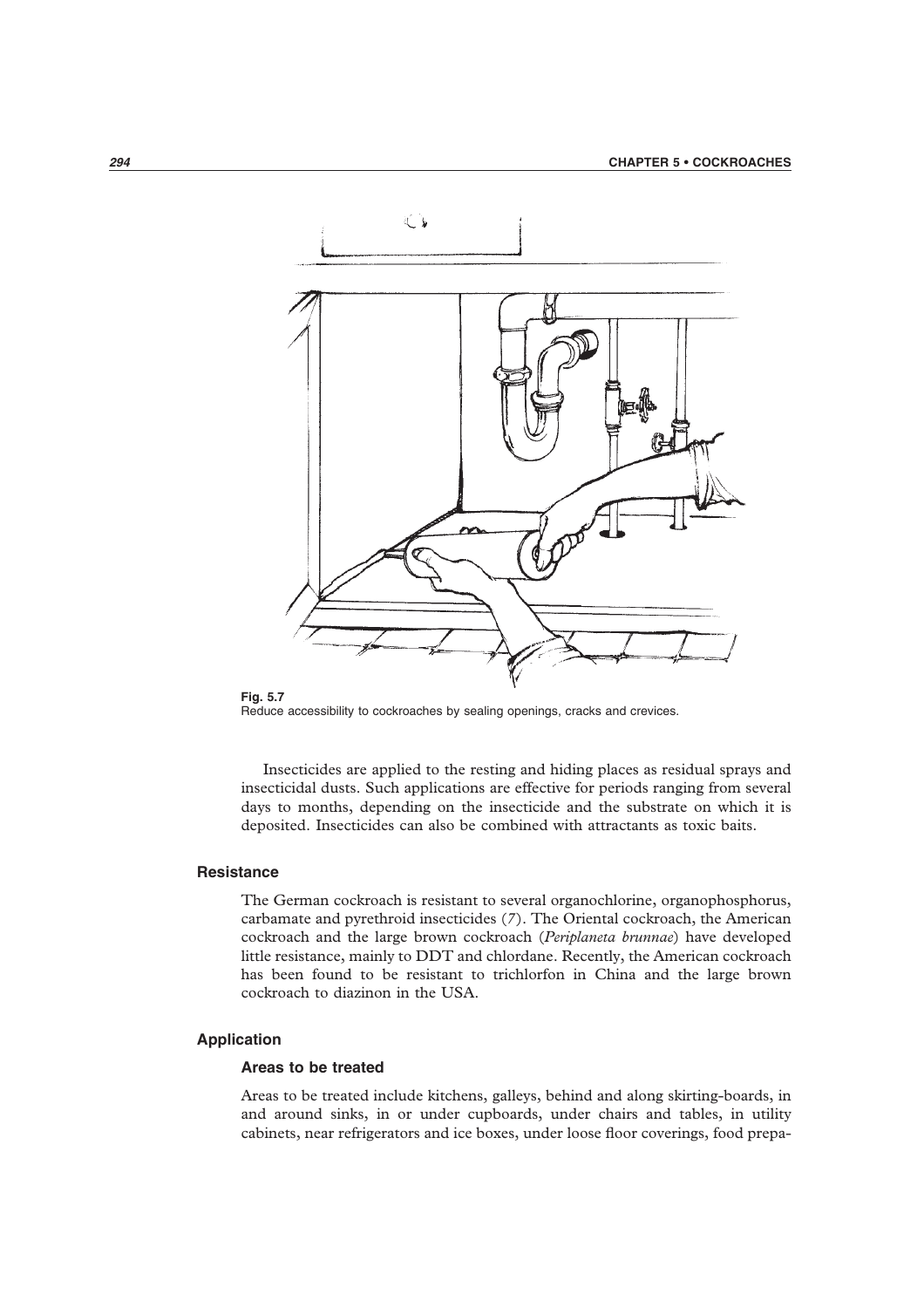ration areas, ducts, pipes, sewers and manholes. Food storage areas in restaurants, warehouses and other commercial establishments should be treated.

### **Frequency of treatment**

How long the deposits of insecticide remain effective depends on a number of factors, such as the thoroughness of application, the speed of re-infestation, the chemical used, the dosage and formulation applied, the type of surface to which it is applied, the temperature and humidity, and the amount of wearing or rubbing off that occurs. Insecticides generally last longer on painted than on unpainted surfaces and longer on wood than on brick or block surfaces.

Frequent washing of a treated surface or coatings of dust or grease can render an insecticide useless. A single treatment rarely results in eradication. For most species, additional treatments may be necessary at monthly intervals to kill newly hatched nymphs or to prevent reinfestation.

#### **Safety and precautions**

Care should be taken to avoid food contamination. Avoid treating areas where children may come into contact with the residue. In special situations, such as the treatment of zoos or pet shops, residual sprays or dusts cannot be used. In such cases it may be possible to apply a limited quantity of chemical with a brush. Alternatively, a chemical with low toxicity to mammals and birds, such as boric acid powder or silica aerogel, may be used.

Some formulations may stain fabrics, wallpaper, floor tiles or other household materials. Information should be obtained on this subject before treatment is carried out.

#### **Residual sprays**

Residual sprays are usually applied with household plunger-type sprayers or handcompression air sprayers. The sprayers are equipped with pinstream nozzles to spray the insecticide into cracks and areas that are hard to reach. A broader fan spray is useful for areas that are more accessible. The spray should moisten the surface thoroughly but not to the point of water running off or dripping.

A volume of four litres of diluted insecticide per 100m2 sprayed in swaths 30–50cm wide is often appropriate. The insecticide can be applied with a paint brush when other equipment is not available. Thorough treatment of runways and harbourage areas is essential for effective control. Usually, a heavy initial treatment is followed by periodic follow-up treatments. Sewer shafts sprayed once with chlorpyrifos or diazinon may remain cockroach-free for nine months or more (*8*).

### **Insecticides**

Because of the development of resistance, and for environmental reasons, the chlorinated hydrocarbons have been replaced by the biodegradable organophosphorus and carbamate insecticides, the synthetic pyrethroids and, most recently, by insect growth regulators. Insect growth regulators are compounds that are highly toxic to insect larvae or pupae, interfering with their development into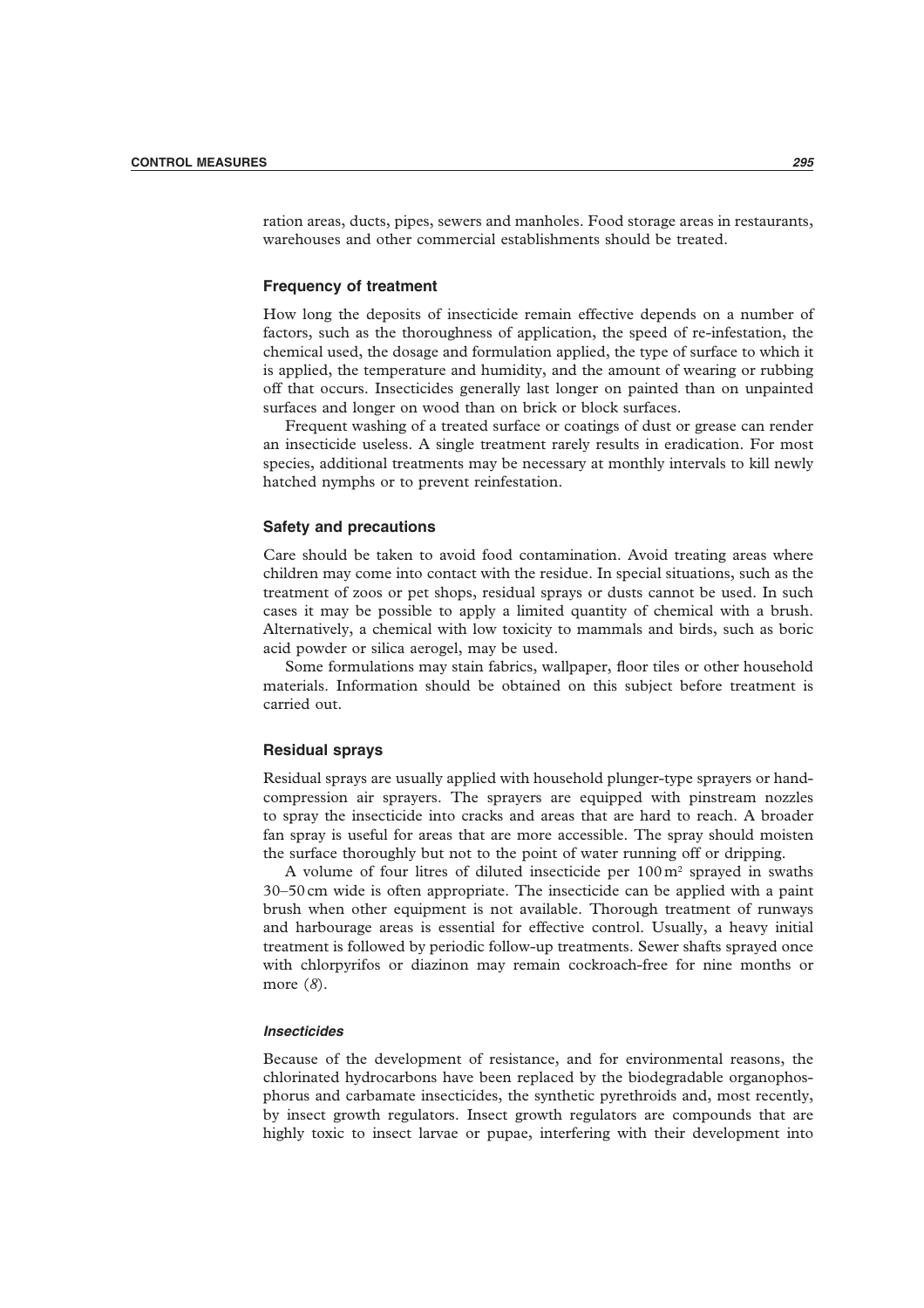

**Fig. 5.8** Insecticidal dusts can be applied with (a) a spoon (© L. Robertson) or (b) a puff-duster (© WHO).

adults (see also Chapter 1, p. 134). They have a very low toxicity to non-target organisms. Their use is limited by their high cost and limited availability, but they may be of considerable value where cockroaches have developed resistance to other commonly used insecticides. Table 5.1 lists a number of these insecticides and the recommended dosages. For more information on spraying and the safe use of insecticides, see Chapters 9 and 10.

## **Dusts**

Dry powder formulations are made by mixing insecticide powder with talcum or another inert carrier powder. They are most useful for the treatment of hollow walls, false ceilings and other cockroach hiding places that cannot easily be reached. The powders can be blown into spaces with a hand-operated puff-duster or a plunger-type duster, or even applied with a spoon (Fig. 5.8). Long, slender extension tubes can be attached to some types of duster to put the dust deep into hiding places. The dust disperses well and may penetrate deep into cracks and crevices. Heavy dust deposits may repel or drive away cockroaches and cause them to move to untreated areas or less accessible places. Dusts should not be applied to wet surfaces as this reduces their effectiveness. When used together with residual sprays, dusts should be applied only once the sprayed surfaces are dry.

## **Aerosols**

Insecticidal aerosols are fine sprays of very small  $(0.1-50 \mu m)$  droplets of insecticide. Aerosols are not suitable for residual treatment but they can be used for space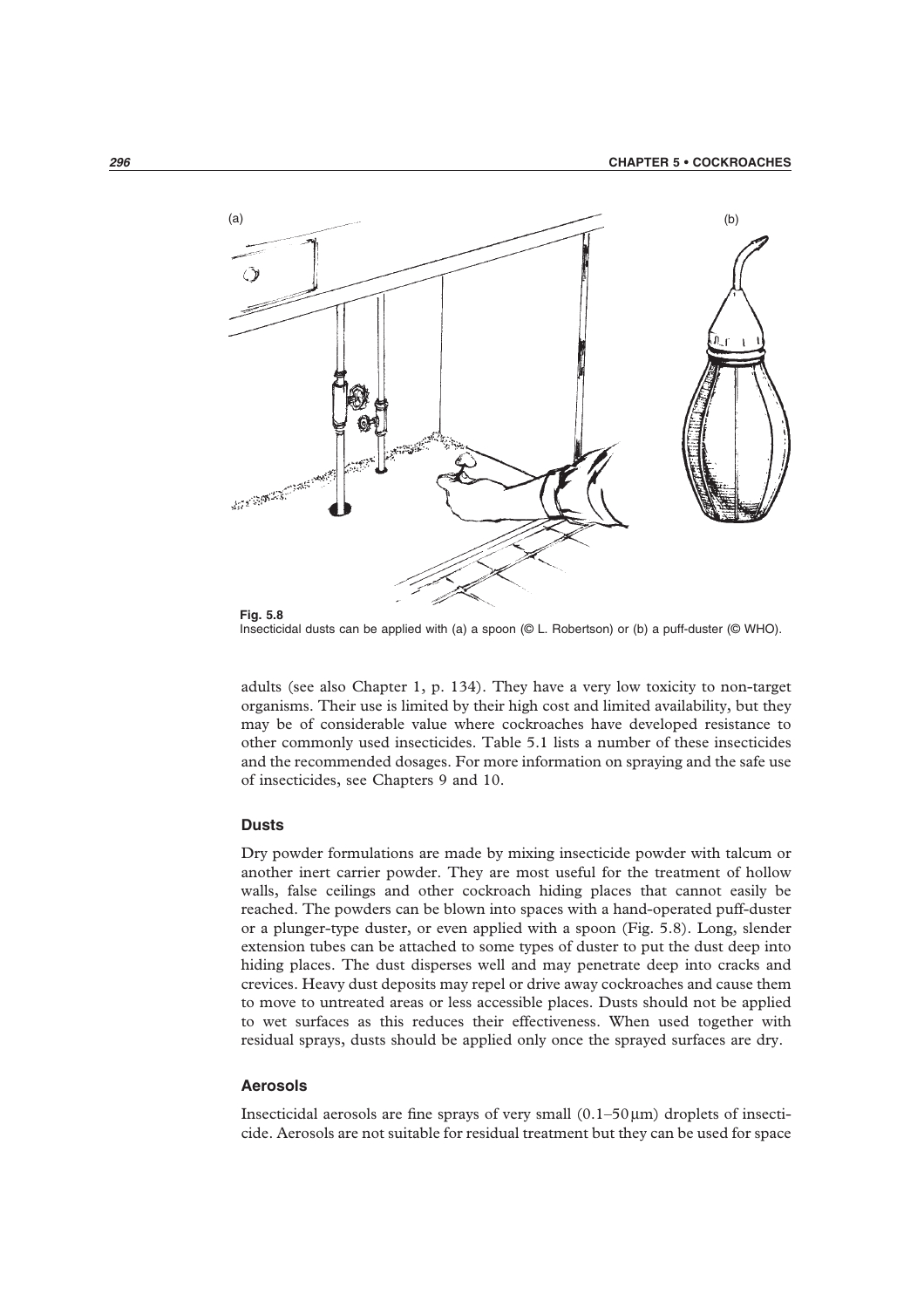## **Table 5.1**

Insecticides commonly employed in the control of cockroaches

| Insecticide               | <b>Chemical</b><br>type <sup>a</sup> | <b>Formulation</b>       | <b>Concentration</b>     |                               | <b>Safety</b>                                |
|---------------------------|--------------------------------------|--------------------------|--------------------------|-------------------------------|----------------------------------------------|
|                           |                                      |                          | g/l or g/kg              | $\%$                          | classification by<br><b>WHO</b> <sup>b</sup> |
| Alphacypermethrin         | PY                                   | spray                    | 0.15                     | 0.015                         | MН                                           |
| Bendiocarb                | $\mathsf C$                          | spray<br>dust<br>aerosol | $2.4 - 4.8$<br>10<br>7.5 | $0.24 - 0.48$<br>1.0<br>0.75  | MH                                           |
| Betacyfluthrin            | PY                                   | spray                    |                          | 12.5                          | MН                                           |
| Chlorpyrifos              | <b>OP</b>                            | spray                    | 5                        | 0.5                           | <b>MH</b>                                    |
| Cyfluthrin                | PY                                   | spray                    |                          | $5 - 10$                      | MH                                           |
| Cyphenothrin              | PY                                   | spray<br>aerosol         | $1.25 - 2.5$<br>$1 - 3$  | $0.125 - 0.25$<br>$0.1 - 0.3$ | <b>SH</b>                                    |
| Deltamethrin              | PY                                   | spray<br>dust<br>aerosol | 0.025<br>0.5<br>0.2      | 0.0025<br>0.05<br>0.02        | MH                                           |
| Diazinon                  | OP                                   | spray<br>dust            | 5<br>20                  | 0.5<br>2.0                    | <b>MH</b>                                    |
| Dichlorvos                | OP                                   | spray<br>bait            | 5<br>19                  | 0.5<br>1.9                    | HH                                           |
| Dioxacarb                 | С                                    | spray                    | $5 - 10$                 | $0.5 - 1.0$                   | <b>MH</b>                                    |
| Fenitrothion              | OP                                   | bait<br>spray<br>aerosol | 250<br>$5 - 10$<br>7.5   | 25<br>$0.5 - 1.0$<br>0.75     | <b>MH</b>                                    |
| Flufenoxuron              | <b>IGR</b>                           | bait                     | 0.01                     | 0.001                         | SН                                           |
| Hydramethylnon            | ETI                                  | bait                     |                          | $1 - 2$                       | <b>SH</b>                                    |
| Jodfenphos                | OP                                   | spray                    | 10 <sup>1</sup>          | 1.0                           | UH                                           |
| Malathion                 | OP                                   | spray<br>dust            | 30<br>50                 | 3.0<br>5.0                    | <b>SH</b>                                    |
| Permethrin                | PY                                   | spray<br>dust            | $1.25 - 2.5$<br>5        | $0.125 - 0.25$<br>0.5         | <b>MH</b>                                    |
| Pirimiphos methyl         | <b>OP</b>                            | spray<br>dust            | 25<br>20                 | 2.5<br>2.0                    | <b>SH</b>                                    |
| Propetamphos <sup>c</sup> | <b>OP</b>                            | spray<br>dust<br>aerosol | $5 - 10$<br>20<br>20     | $0.5 - 1.0$<br>2.0<br>2.0     | <b>HH</b>                                    |
| Propoxur                  | С                                    | spray<br>bait            | 10<br>20                 | 1.0<br>2.0                    | <b>MH</b>                                    |

<sup>a</sup> C = carbamate; OP = organophosphorus compound; PY = synthetic pyrethroid; IGR = insect growth regulator; ETI = electron transport

inhibitor.<br>ʰ Classes: HH = highly hazardous; MH = moderately hazardous; SH = slightly hazardous; UH = unlikely to present acute hazard in normal use.<br>ʰ f applied by non-commercial operators, it should be supplied, for saf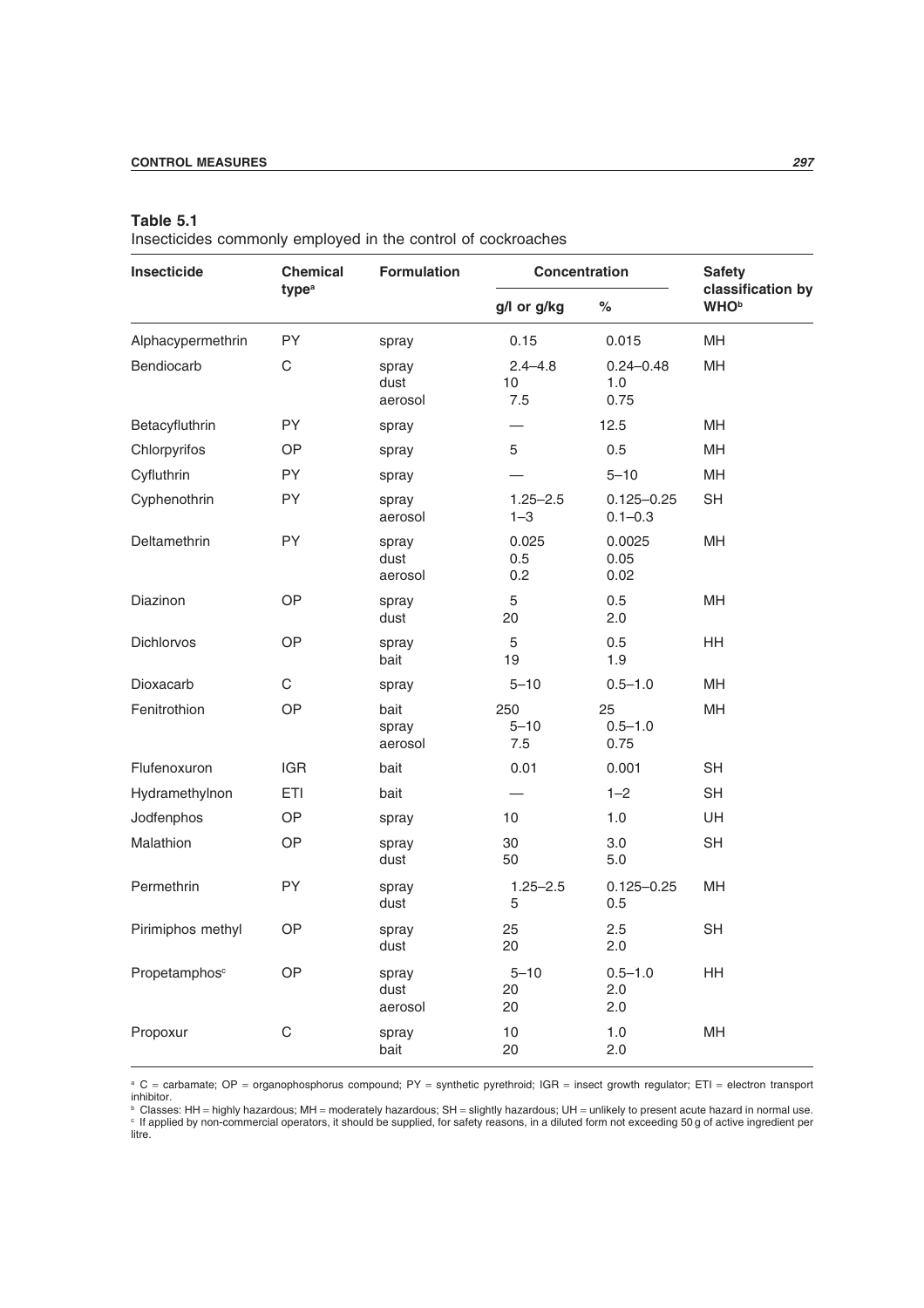

#### **Fig. 5.9**

An aerosol spray being used to apply residual insecticide to cockroach hiding places under a kitchen sink.

spraying because the droplets remain in the air for some time, killing insects by contact. Aerosol spray cans containing a residual insecticide with a knock-down insecticide (e.g. propoxur and a pyrethroid) are suitable for cockroach control and are widely available. Aerosols can penetrate into small crevices and other enclosed, inaccessible cockroach hiding places (Fig. 5.9). They usually contain pyrethrins, pyrethroids or another irritant to drive cockroaches out of their hiding places so as to shorten the time of kill. Aerosol application can cause a quick reduction in cockroach numbers but, to obtain longer-lasting control, follow-up treatment with a residual spray may be necessary (see p. 295).

Cities sometimes control cockroaches on a large scale with fogs produced by thermo-fogging machines.

## **Smokes**

Smokes are clouds of insecticide particles produced by heat. The particle size  $(0.001-0.1 \,\mu\text{m})$  is smaller than in aerosols. Smokes penetrate deep into hiding places and are particularly useful in basements of buildings and sewer and drainage systems.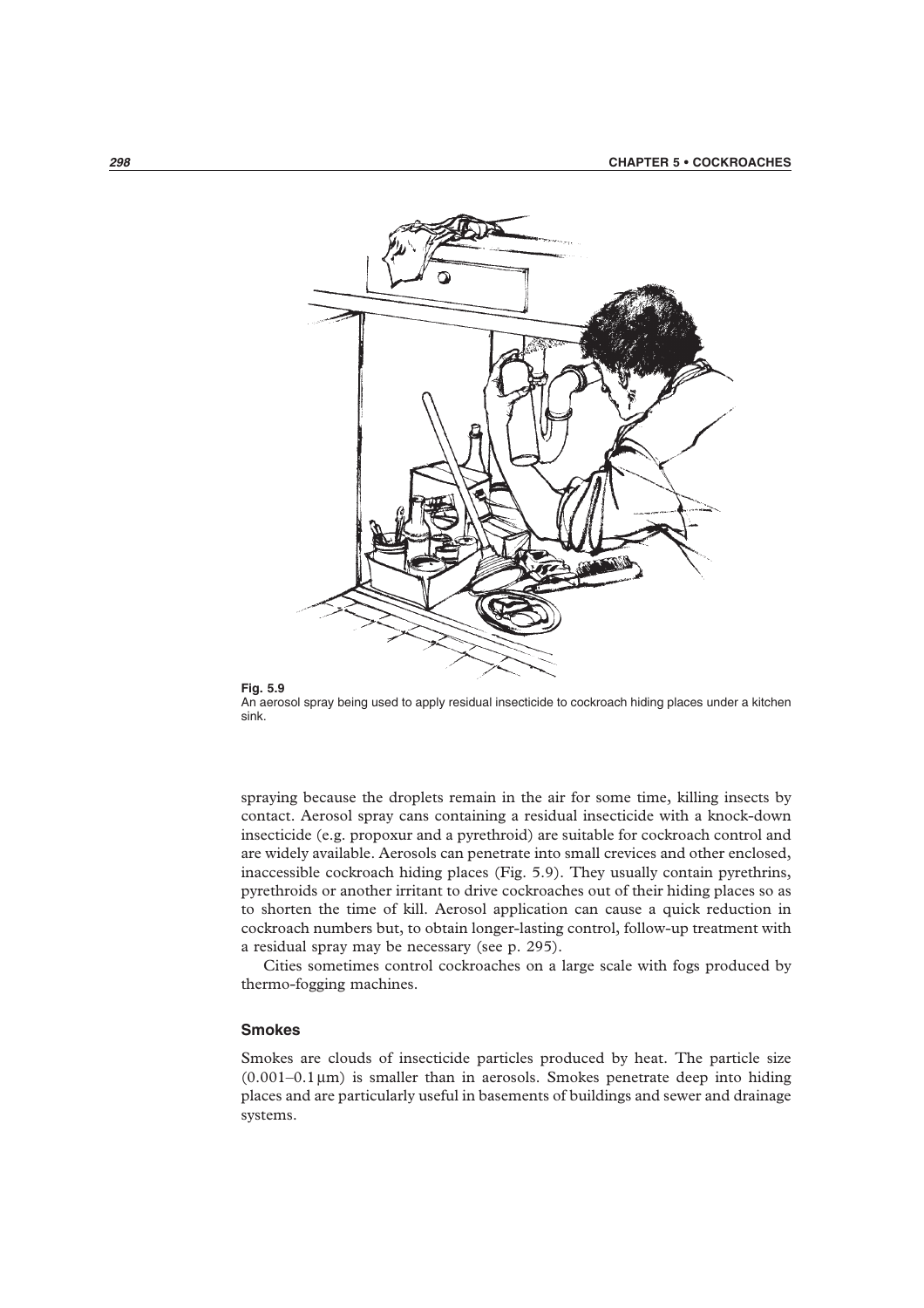#### **Baits and traps**

Baits have been used for many years in cockroach control and are still employed in certain situations, such as offices and laboratories, particularly if there is resistance to some of the insecticides in use.

Many commercially available products work on the principle of attracting cockroaches to a specific point and then trapping or killing them there. Some substances used as attractants are various food items, pheromones and other attractive chemicals. The trapping element may be a mechanical trap or a sticky material. A simple jar trap can be constructed from an empty jar, petroleum jelly and some food: the cockroaches are attracted to the jar by bread, raisins or other food placed at the bottom, and a thin layer of petroleum jelly on the inside rim prevents the insects from escaping (Fig. 5.10).

Toxic baits are used without a trapping device. They consist of a mixture of attractive food material and an insecticide. Several types of bait are commercially available as pellets or pastes. Pellets are usually dispensed in small containers or scattered in concealed areas. Pastes can also be dispensed in small containers. Some of the newer formulations are self-drying and can be applied directly to



#### **Fig. 5.10**

Some types of trap. (a) A sophisticated mechanical trap, containing attractant food. (b) Sticky paper with trapped cockroaches: the trap contains a chemical attractant. (c) A simple jar trap baited with raisins: a sheet of paper enables cockroaches to enter, and a thin coating of jelly prevents escape.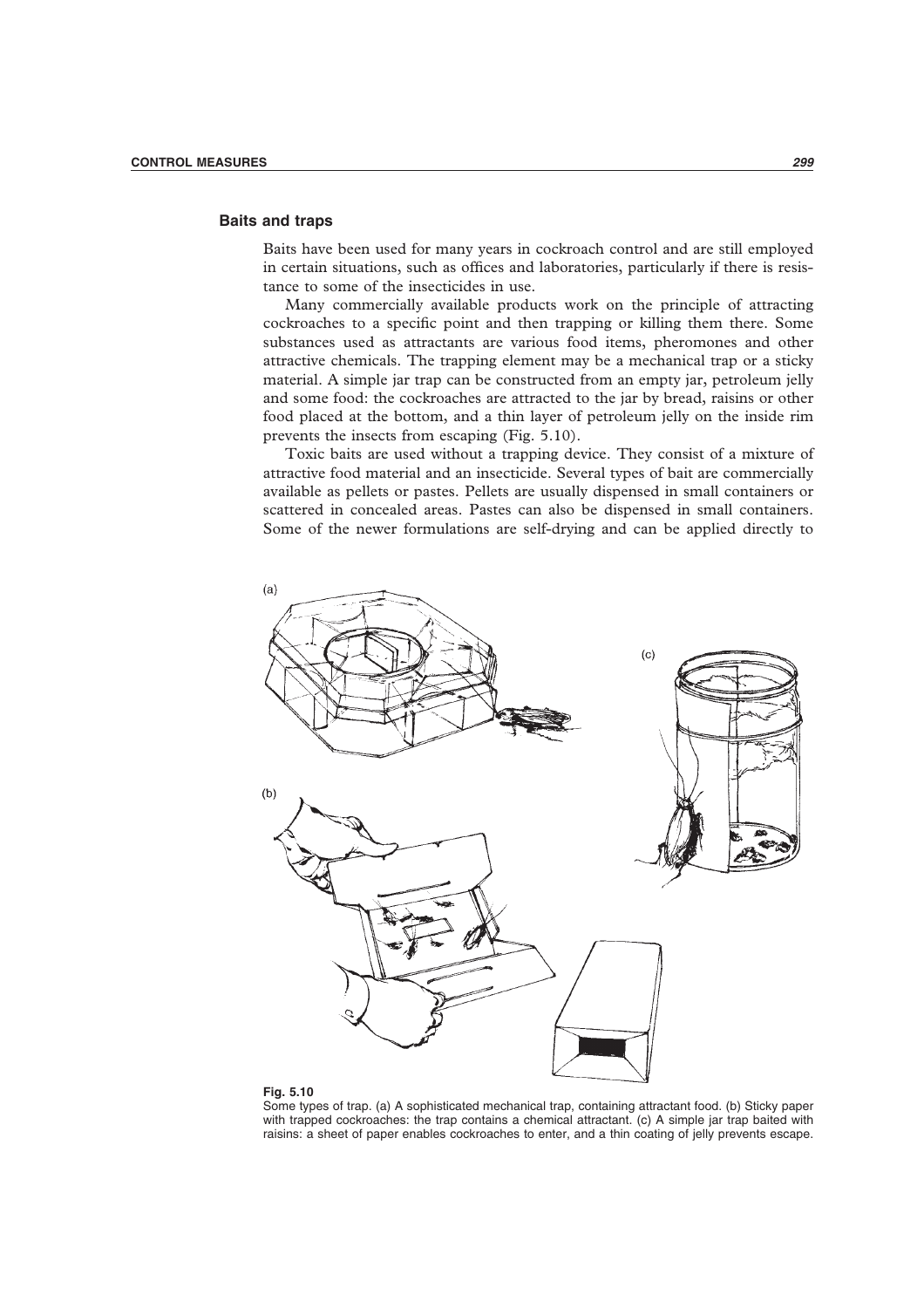surfaces. In some countries, dry baits are available in sealed traps which are safe to use where children or pets are present. Some food materials which may be used in baits are peanut meal, dog food and maltose.

## **Application**

Baits and traps are easy to use and should be placed at sites frequented by cockroaches. They are most effective in situations where there is little or no food to compete with the bait, as is the case in offices. The maintenance of environmental hygiene is especially important when baits are used alone. In heavily infested areas, baits need to be replaced frequently.

#### **Repellents**

There is growing interest in the use of repellents in the control of cockroaches. They may be of special interest for application to hiding places in shipping containers, and in cases and boxes containing drinks, food and other materials. Keeping cockroaches away from such places prevents the distribution or movement of the insects from one locality to another. Repellents can also be used in kitchen cupboards, food and beverage vending machines, and so on.

Several essential oils, such as mint oil, spearmint oil and eucalyptus oil are known to repel cockroaches, but the best results are obtained with synthetic products that are easier to standardize. For example, packing materials or interior surfaces of storerooms can be treated with appropriate dilutions of deet (*N*,*N*diethyl-3-toluamide) or DMP (dimethyl phthalate). A deposit of 0.5mg of deet per cm2 repels more than 90% of *Blattella germanica* and more than 80% of *Periplaneta americana* from cardboard boxes for about a week, depending on temperature and humidity. More promising synthetic compounds, such as DEPA (*N*,*N*diethylphenylacetamide) and DECA (diethylcyclohexylacetamide), currently being studied in India (*9*), may be commercially available in the near future.

## **References**

- 1. Roth LM, Willis ER. The biotic associations of cockroaches. *Smithsonian miscellaneous collection*, 1960, 141: 1–470.
- 2. Cornwell PB. *The cockroach*. Vol. 1. London, Hutchinson, 1968.
- 3. Roth LM, Willis ER. The medical and veterinary importance of cockroaches. *Smithsonian miscellaneous collection*, 1957, 134: 1–147.
- 4. Stankus RP, Horner E, Lehrer SB. Identification and characterization of important cockroach allergens. *Journal of allergy and clinical immunology*, 1990, 86: 781–787.
- 5. Wooster MT, Ross MH. Sublethal responses of the German cockroach to vapors of commercial pesticide formulations. *Entomologia experimentalis et applicata*, 1989, 52: 49– 55.
- 6. Schal C. Relation among efficacy of insecticides, resistance levels, and sanitation in the control of the German cockroach (Dictyoptera: Blattellidae). *Journal of economic entomology*, 1988, 81: 536–544.